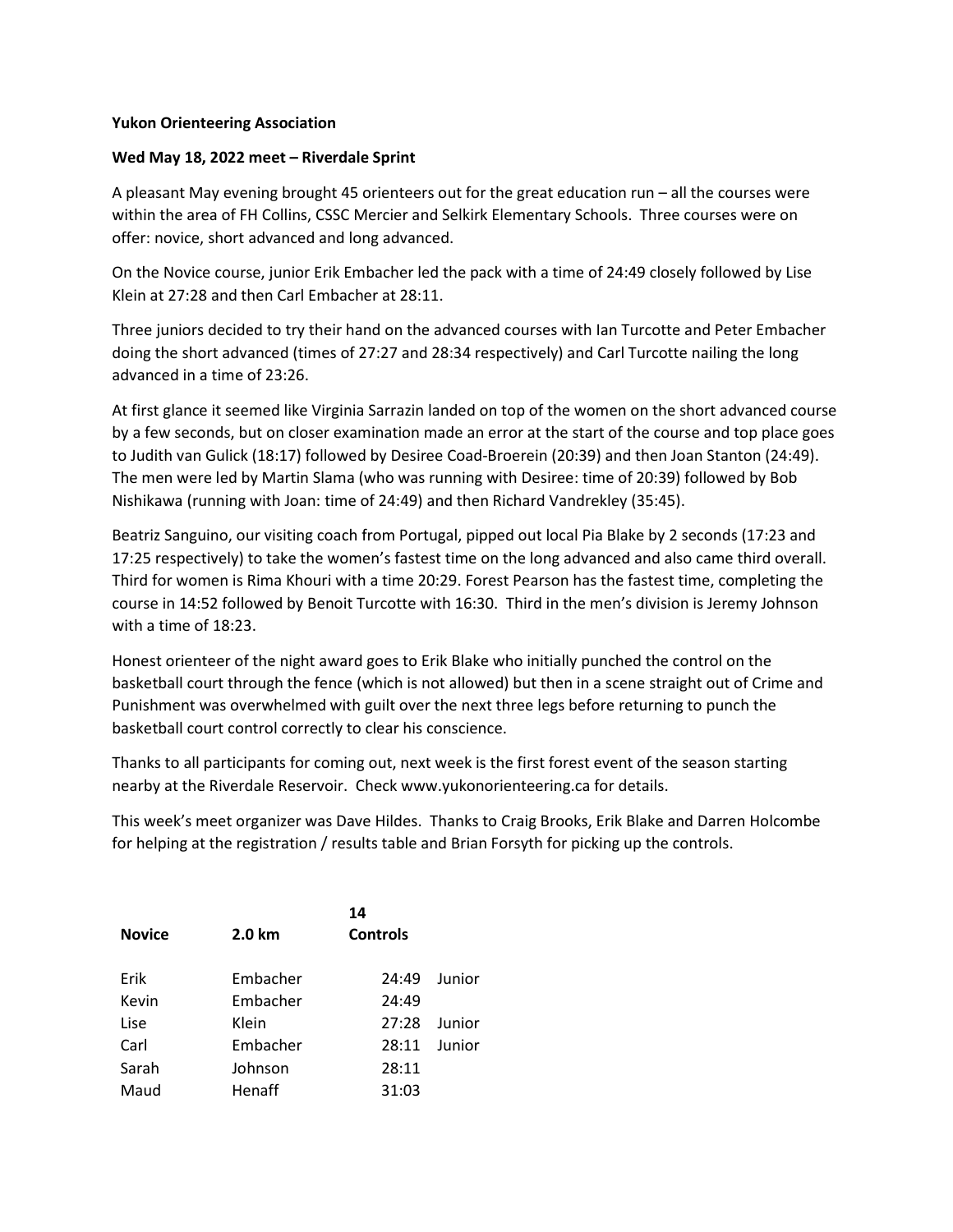| Jasper     | Klein  | 31:20 | Junior |
|------------|--------|-------|--------|
| Aven       | Scheck | 31:41 | Junior |
| Justine    | Scheck | 31:41 |        |
| Cronmiller | Linden | 32:07 | Junior |
| Fischer    | Scheck | 37:20 | Junior |
| Katherine  | Scheck | 37:20 |        |
| Maura      | Glenn  | 49:41 |        |
| Elvira     | Knaack | 49:41 |        |
|            |        |       |        |

Total on Course 14

| <b>Short</b>    |                 | 16              |        |   |            |
|-----------------|-----------------|-----------------|--------|---|------------|
| <b>Advanced</b> | 2.6 km          | <b>Controls</b> |        |   |            |
| lan             | Turcotte        | 27:27           | Junior | M |            |
| Peter           | Embacher        | 28:34           | Junior | M |            |
| Judith          | van Gulick      | 18:17           |        | F |            |
|                 | Coad-           |                 |        |   |            |
| <b>Desiree</b>  | <b>Broerein</b> | 20:39           |        | F |            |
| Joan            | Stanton         | 24:49           |        | F |            |
| Deb             | Kiemele         | 25:15           |        | F |            |
| Sheri           | Hogeboom        | 27:50           |        | F |            |
| Rowena          | <b>Beckett</b>  | 35:45           |        | F |            |
| <b>Nesta</b>    | Leduc           | 36:44           |        | F |            |
|                 | Keeley-         |                 |        |   |            |
| Karin           | Eriksson        | 39:15           |        | F |            |
| Karen           | Archbell        | 41:31           |        | F |            |
| Ev              | Pasichnyk       | 42:04           |        | F |            |
| Gwen            | Hogan           | 42:04           |        | F |            |
| Martin          | Slama           | 20:39           |        | м |            |
| <b>Bob</b>      | Nishikawa       | 33:57           |        | M |            |
| Richard         | Vandrekley      | 35:45           |        | M |            |
| Craig           | <b>Brooks</b>   | 36:44           |        | M |            |
| Virginia        | Sarrazin        | 18:08           |        | F | Mispunched |
| Anais           | Hildes          | 39:00           |        | F | Mispunched |
| Cassie          | Jensen          | 39:00           |        | F | Mispunched |
| Shravan         | Adiyodi         | 42:15           |        | M | Mispunched |
|                 |                 |                 |        |   |            |

Total on Course 21